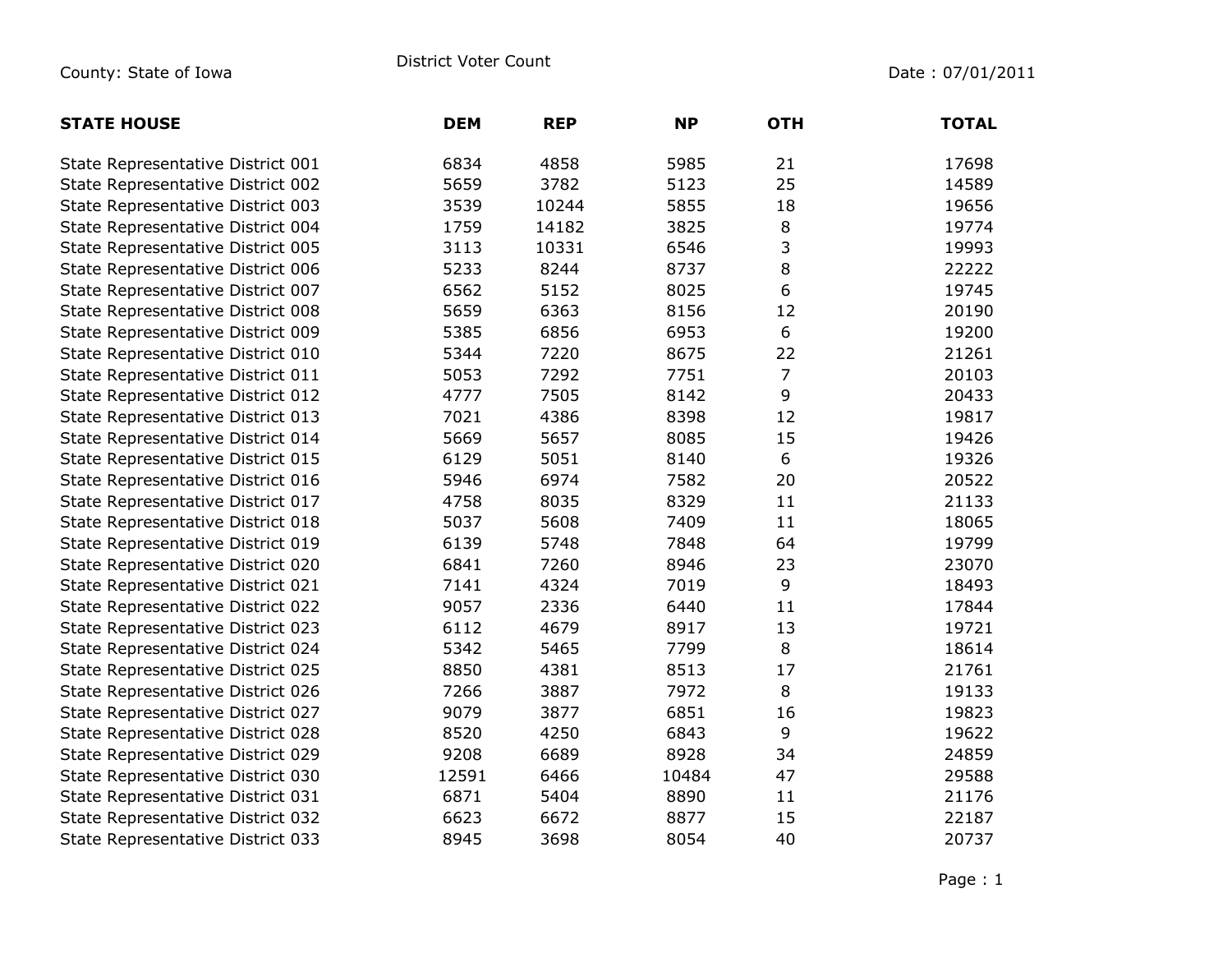County: State of Iowa District Voter Count

| <b>STATE HOUSE</b>                | <b>DEM</b> | <b>REP</b> | <b>NP</b> | <b>OTH</b> | <b>TOTAL</b> |
|-----------------------------------|------------|------------|-----------|------------|--------------|
| State Representative District 034 | 8243       | 4640       | 7498      | 27         | 20408        |
| State Representative District 035 | 7843       | 7695       | 9636      | 25         | 25199        |
| State Representative District 036 | 7945       | 8260       | 10135     | 40         | 26380        |
| State Representative District 037 | 7399       | 7029       | 8216      | 30         | 22674        |
| State Representative District 038 | 8608       | 4946       | 6338      | 30         | 19922        |
| State Representative District 039 | 5742       | 5869       | 8966      | 12         | 20589        |
| State Representative District 040 | 5080       | 7590       | 7811      | 14         | 20495        |
| State Representative District 041 | 8108       | 6131       | 6604      | 10         | 20853        |
| State Representative District 042 | 8717       | 7541       | 7397      | 26         | 23681        |
| State Representative District 043 | 6306       | 5846       | 7362      | 6          | 19520        |
| State Representative District 044 | 5131       | 7048       | 7631      | 8          | 19818        |
| State Representative District 045 | 7847       | 5862       | 10555     | 139        | 24403        |
| State Representative District 046 | 8412       | 6524       | 8679      | 57         | 23672        |
| State Representative District 047 | 9068       | 13738      | 15440     | 22         | 38268        |
| State Representative District 048 | 6614       | 5433       | 8280      | 15         | 20342        |
| State Representative District 049 | 7452       | 5086       | 6644      | 17         | 19199        |
| State Representative District 050 | 4826       | 6233       | 7391      | 14         | 18464        |
| State Representative District 051 | 5694       | 5890       | 8338      | 20         | 19942        |
| State Representative District 052 | 4512       | 6655       | 7513      | 6          | 18686        |
| State Representative District 053 | 4800       | 8330       | 7963      | 6          | 21099        |
| State Representative District 054 | 5811       | 6392       | 6795      | 21         | 19019        |
| State Representative District 055 | 4941       | 6509       | 6794      | $\,8\,$    | 18252        |
| State Representative District 056 | 5689       | 6870       | 5947      | 12         | 18518        |
| State Representative District 057 | 4568       | 8871       | 7137      | $\,8\,$    | 20584        |
| State Representative District 058 | 5366       | 7435       | 7469      | 9          | 20279        |
| State Representative District 059 | 7261       | 7689       | 5294      | 13         | 20257        |
| State Representative District 060 | 6876       | 7507       | 6228      | 36         | 20647        |
| State Representative District 061 | 10057      | 4908       | 4622      | 43         | 19630        |
| State Representative District 062 | 7983       | 3203       | 4824      | 27         | 16037        |
| State Representative District 063 | 7646       | 8840       | 6472      | 27         | 22985        |
| State Representative District 064 | 8693       | 4835       | 5231      | 37         | 18796        |
| State Representative District 065 | 7664       | 2818       | 4556      | 31         | 15069        |
| State Representative District 066 | 8387       | 2104       | 3943      | 47         | 14481        |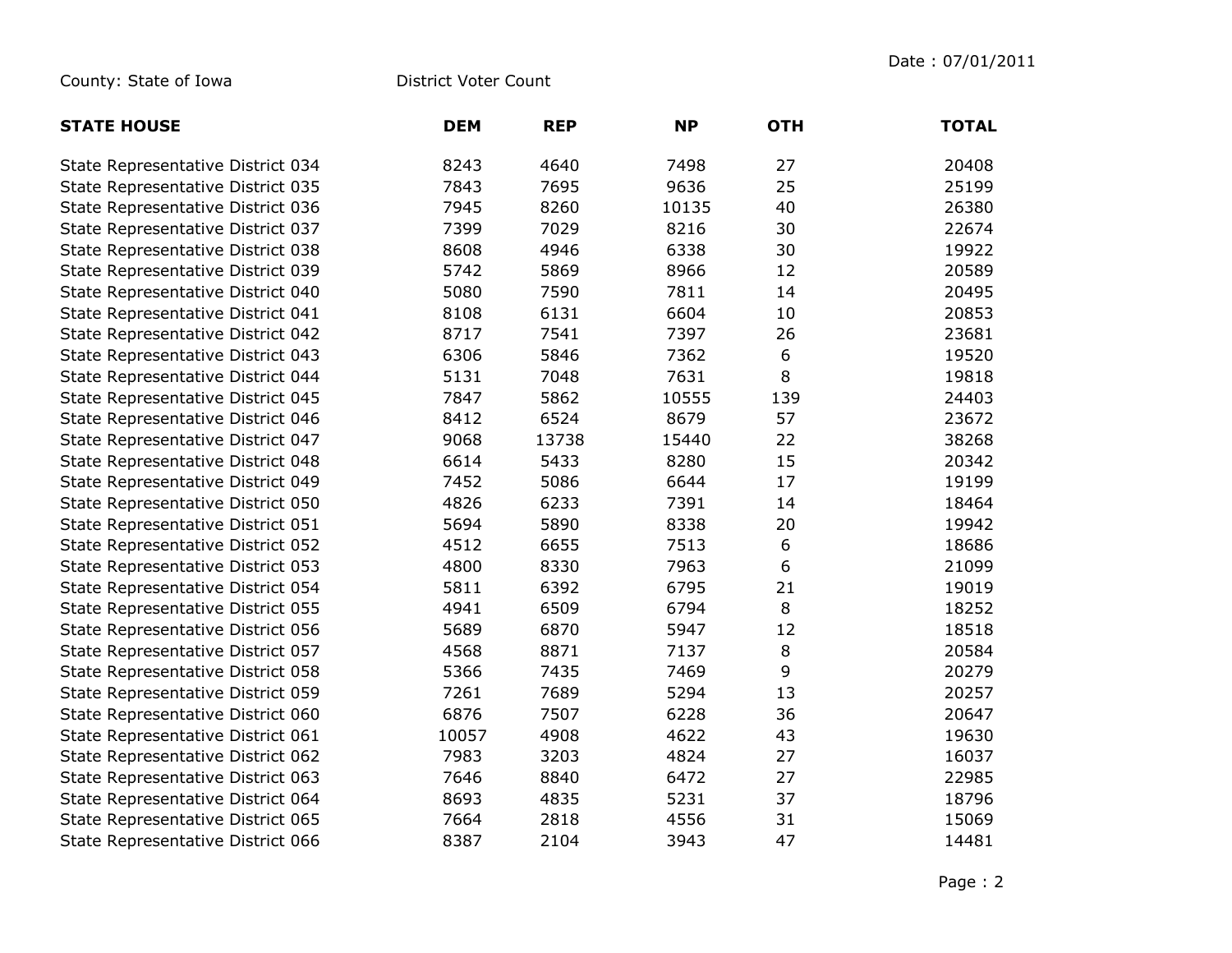| <b>STATE HOUSE</b>                | <b>DEM</b> | <b>REP</b> | <b>NP</b> | <b>OTH</b>     | <b>TOTAL</b> |
|-----------------------------------|------------|------------|-----------|----------------|--------------|
| State Representative District 067 | 9223       | 4918       | 6014      | 30             | 20185        |
| State Representative District 068 | 8503       | 3753       | 4991      | 24             | 17271        |
| State Representative District 069 | 9434       | 12892      | 10289     | 41             | 32656        |
| State Representative District 070 | 8434       | 10578      | 8805      | 45             | 27862        |
| State Representative District 071 | 5906       | 8632       | 7687      | 6              | 22231        |
| State Representative District 072 | 5757       | 6944       | 6910      | 7              | 19618        |
| State Representative District 073 | 7024       | 7971       | 8427      | 13             | 23435        |
| State Representative District 074 | 7754       | 7527       | 8278      | 28             | 23587        |
| State Representative District 075 | 6849       | 6823       | 7929      | 27             | 21628        |
| State Representative District 076 | 5767       | 6581       | 8121      | $\overline{7}$ | 20476        |
| State Representative District 077 | 12256      | 5300       | 12557     | 183            | 30296        |
| State Representative District 078 | 13799      | 4443       | 8634      | 80             | 26956        |
| State Representative District 079 | 5938       | 5853       | 8382      | 14             | 20187        |
| State Representative District 080 | 6207       | 6348       | 8073      | 6              | 20634        |
| State Representative District 081 | 7777       | 6408       | 9120      | 22             | 23327        |
| State Representative District 082 | 6229       | 8489       | 9983      | 19             | 24720        |
| State Representative District 083 | 6349       | 6326       | 9731      | 12             | 22418        |
| State Representative District 084 | 6761       | 6172       | 10202     | $\overline{7}$ | 23142        |
| State Representative District 085 | 7825       | 5018       | 9745      | 14             | 22602        |
| State Representative District 086 | 7935       | 3044       | 8206      | 20             | 19205        |
| State Representative District 087 | 6731       | 5854       | 6691      | 8              | 19284        |
| State Representative District 088 | 9132       | 4147       | 6326      | 17             | 19622        |
| State Representative District 089 | 5422       | 7137       | 7302      | 22             | 19883        |
| State Representative District 090 | 6619       | 7007       | 7723      | 39             | 21388        |
| State Representative District 091 | 5336       | 6304       | 7936      | 10             | 19586        |
| State Representative District 092 | 8544       | 3239       | 6502      | 26             | 18311        |
| State Representative District 093 | 8772       | 4318       | 5757      | 14             | 18861        |
| State Representative District 094 | 6322       | 6078       | 6193      | 6              | 18599        |
| State Representative District 095 | 5782       | 6497       | 7800      | 16             | 20095        |
| State Representative District 096 | 4310       | 8366       | 6293      | $\overline{7}$ | 18976        |
| State Representative District 097 | 3978       | 8569       | 7390      | 12             | 19949        |
| State Representative District 098 | 5381       | 10862      | 7579      | 14             | 23836        |
| State Representative District 099 | 5967       | 5249       | 6359      | 18             | 17593        |
| State Representative District 100 | 6893       | 5222       | 6726      | 23             | 18864        |